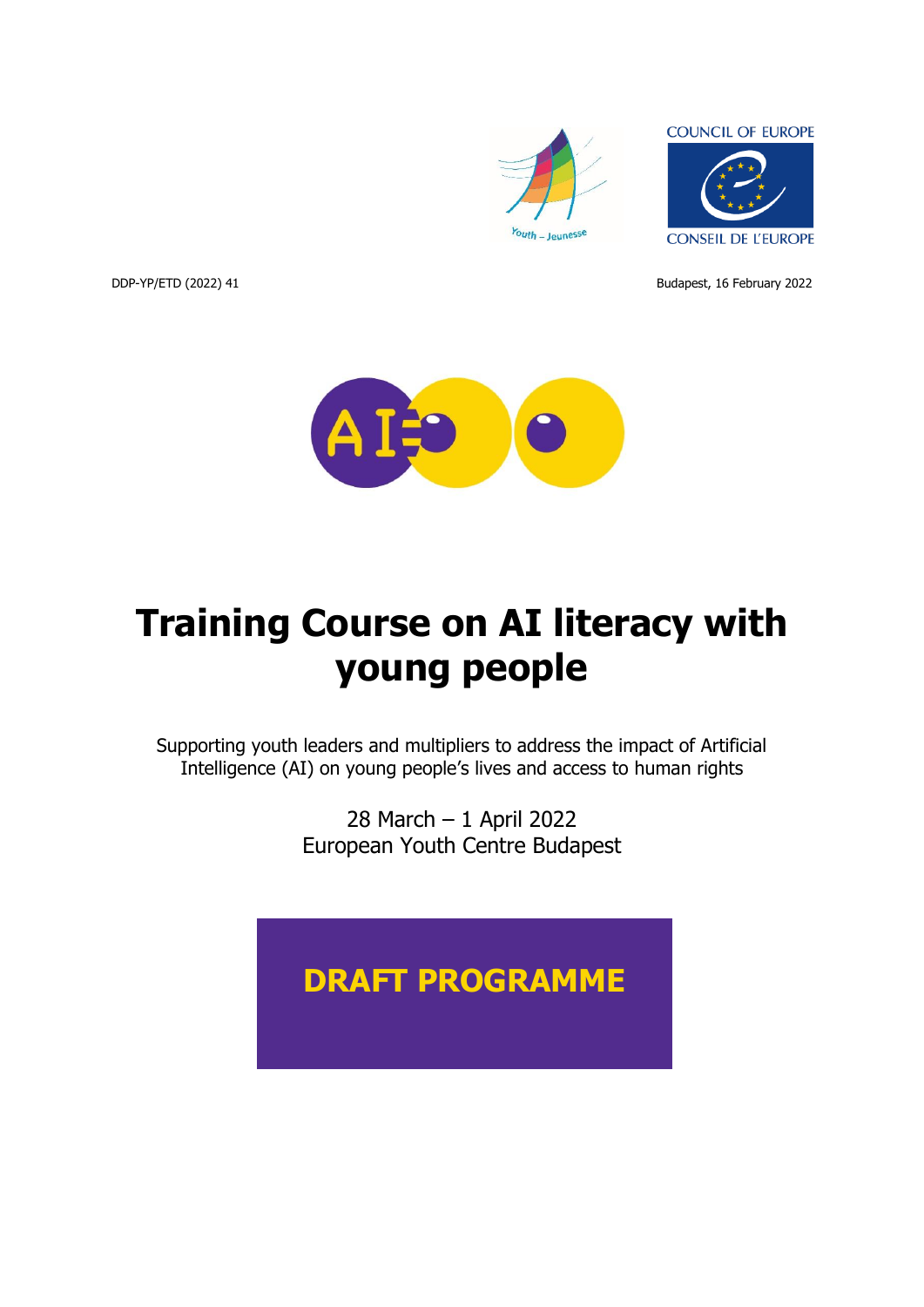# **Sunday, 27 March**

#### Arrivals

21:00 Welcome evening

#### **Monday, 28 March** – Setting the stage

09:30 Opening of training course, with **Rui Gomes**, Head of Division Education and **Training** 

Aim and objectives

Expectations

- 11:00 Break
- 11:30 Who is in the room?
- 13:00 Lunch
- 14:30 Creating a common ground on concepts and terminology
- 16:00 Break
- 16:30 Meaningful youth participation

#### • **Emilija Gagrčin**, Advisory Council on Youth, Council of Europe

- 18:00 Review and reflection time
- 19:00 Dinner

#### **Tuesday, 29 March –** AI today

- 09:30 Artificial Intelligence in real life: what is AI?
- 11:00 Break
- 11:30 Artificial Intelligence in real life: risks and benefits
	- **Santeri Räisänen,** PhD Researcher, Centre for Consumer Society Research, University of Helsinki

13:00 Lunch

- 14:30 Biases in technology
- 16:00 Break
- 16:30 Human rights and ethics in AI
- 18:00 Review and reflection time
- 19:00 Dinner

#### **Wednesday, 30 March –** AI in the future

- 09:30 Imagining a regulated society
	- **Kristian Bartholin** Committee on Artificial Intelligence (Council of Europe)

Activity on regulation and governance

11:00 Break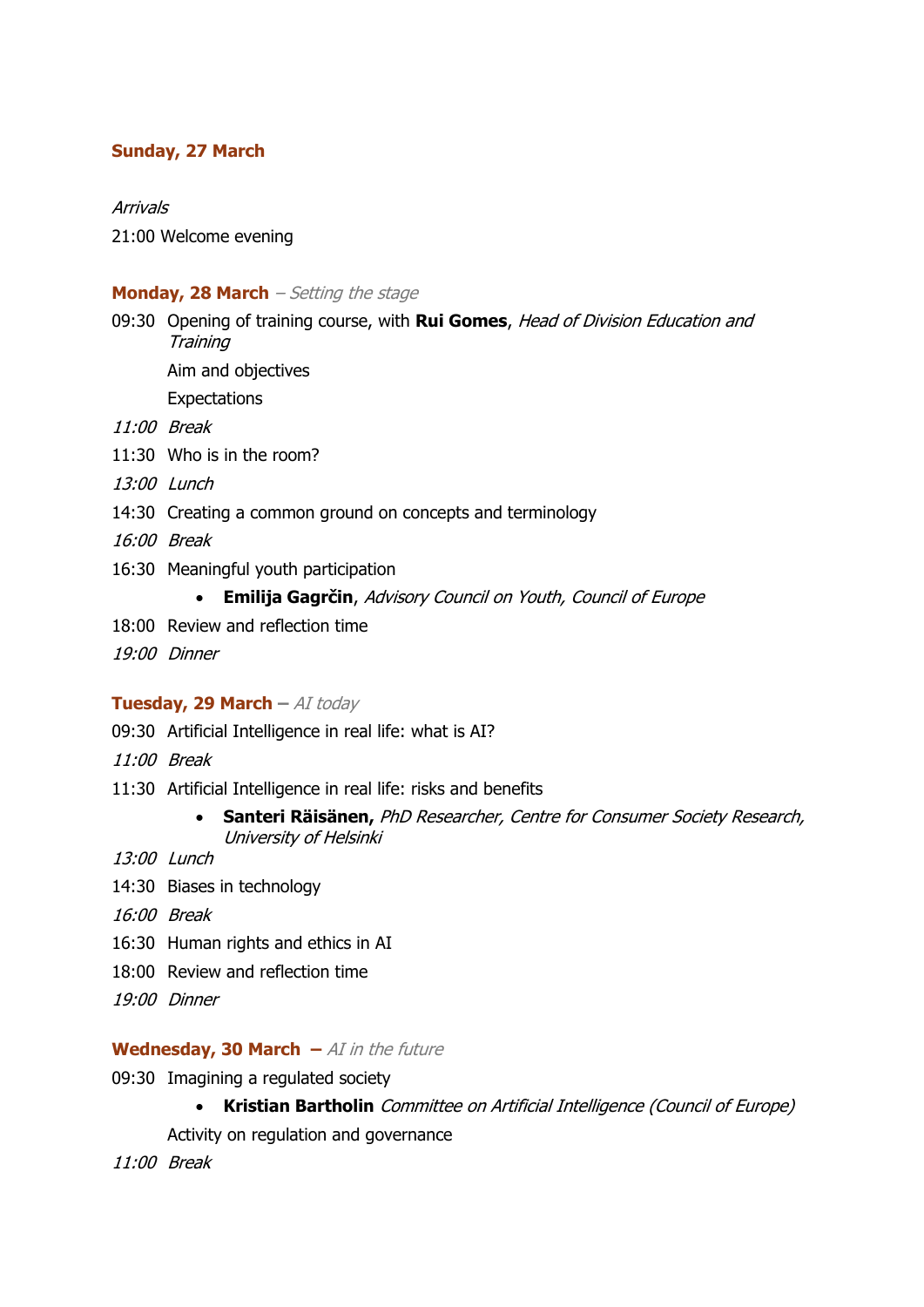- 11:30 Who are the AI stakeholders?
- 13:00 Lunch
- 14:30 Spaces for youth participation
- 16:00 Break
- 16:30 Future of Artificial Intelligence
- 18:00 Review and reflection time
- 19:00 Dinner

#### **Thursday, 31 March –** Getting involved

- 09:30 What can youth organisations do?
- 11:00 Break
- 11:30 Sharing existing practices and tools on AI literacy
- 13:00 Lunch
- 14:30 Motivation and engagement Presentation of the campaign: Democracy here, democracy now
- 16:00 Break
- 16:30 What can I do?
- 18:00 Review and reflection time
- 19:00 Buffet dinner

## **Friday, 1 April**

- 09:30 Multiplying for AI literacy
- 11:00 Break
- 11:30 Evaluation and closing
- 13:00 Lunch

FREE AFTERNOON

19:00 Dinner

#### **Saturday, 2 April**

**Departures**